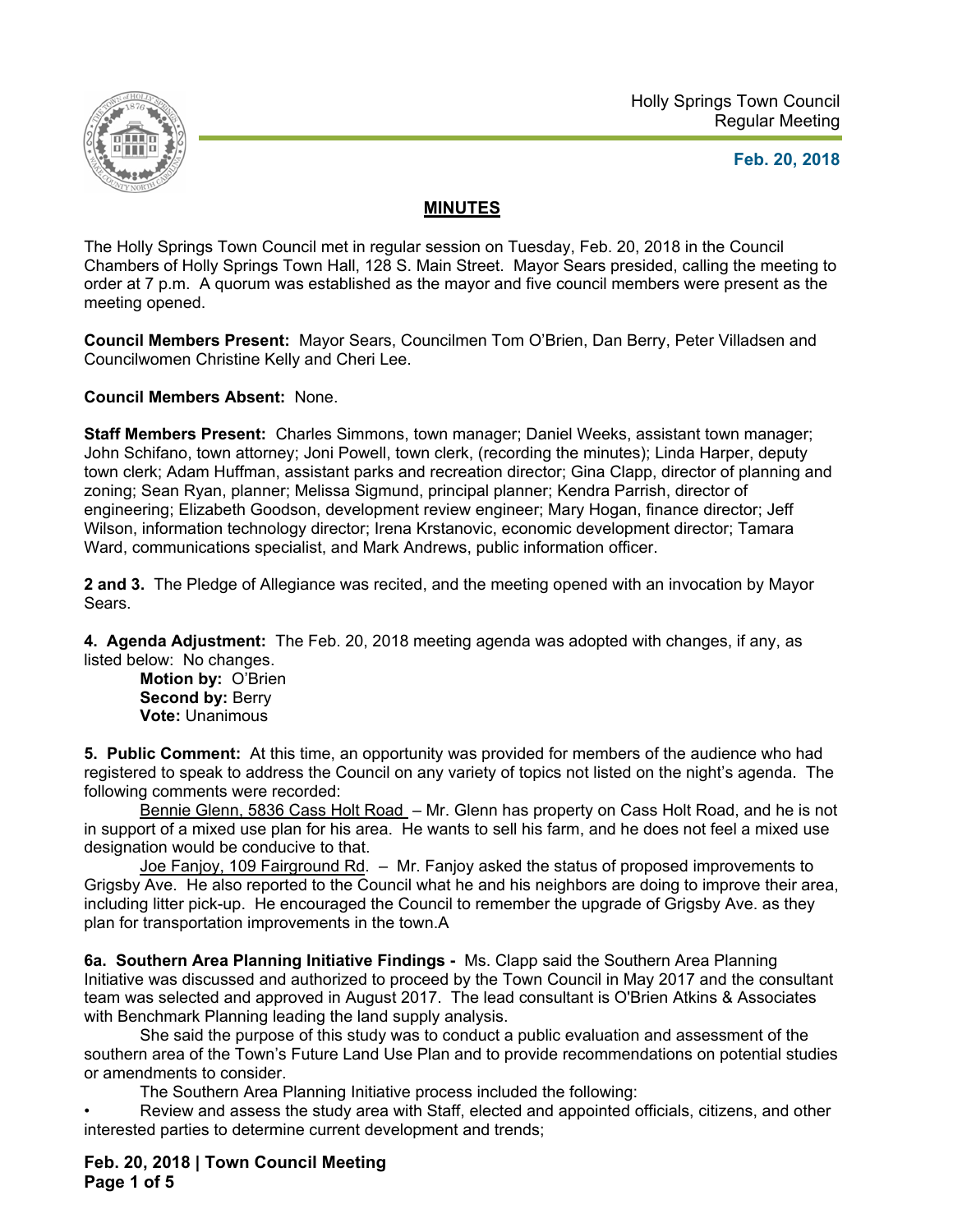Identify and analyze the issues and needs;

• Evaluate different approaches for future development patterns and determine the most effective plan for the Town of Holly Springs which provides a clear vision and direction for future development;

• Evaluate the current Future Land Use Plan and determine modifications needed to ensure the highest and best use for lands within the study area and that the plan adequately reflects the development goals of Town Staff and Officials;

• Specify the appropriate locations for commercial, multi-family residential (townhomes), and single-family residential;

• Clearly define the expectations of the Town in regards to appearance, quality, infrastructure, density and type of residential development and the transition of land uses;

• Outline practical implementation strategies and address modifications to the Unified Development Ordinance and other Town development ordinances and policies.

She said the Department of Planning & Zoning with Administration, Engineering, Economic Development and Parks & Recreation have been working together in this study.

Mr. Jay Smith from O'Brien Atkins & Associates provided an over view of the study, community engagement and proposed findings/next steps for the Town Council to discuss and provide direction to the staff on moving forward from this study.

*A copy of the report's six findings is attached to these minutes as addendum pages.* 

In a special meeting workshop prior to the regular meeting on Feb. 20, the Council heard the findings. In discussion, Council members maintained the perspective that housing developments in the boundary area should be closer to 2 dwelling units per acre and that the Community Growth Areas could be eliminated from the Comprehensive Plan in this area.

As specified in Town Council Resolution 17-23.1, upon the presentation of the findings and their acceptance (receipt) by the Town Council, staff will then resume bringing rezoning petitions to the Town Council for consideration within the southern area study boundaries

**Action:** The Council approved a motion to receive the Southern Area Planning Initiative report and findings.

**Motion:** Villadsen  **Second:** Lee **Vote:** Unanimous.

**7a. Public Hearing: Special Exception Use 17-SEU-17, 300 W. Holly Springs Road –** Mr. Ryan said in December 2015, the Town Council adopted an amendment to the Unified Development Ordinance regarding future land uses and appropriate residential densities in the Town's Village District. The Department of Planning & Zoning is gearing up for an update to the Town's Village District Area Plan and preparing an implementation program to bolster development interest and to align development proposals with the Town's plan for the area. During this evaluation period, all new single-family homes in the R-10 and R-15 residential zoning districts are required to obtain approval through the Special Exception Use process so that the development of that parcel can be evaluated through the Special Exception Use findings of fact to ensure that it is appropriate for the neighborhood.

He said the applicant is requesting Special Exception Use approval for one single-family dwelling located at 300 W. Holly Springs Road. Since the parcel is zoned R-15 Residential and is located within the boundaries of the Village District Area Plan, a Special Exception Use is required to evaluate the appropriateness of a single-family home in this location. The applicant also has requested two setback variances and one waiver for the dedication of right-of-way along W. Holly Springs Road

 Mr. Ryan said the planning board had reviewed the applications and recommends the Town Council approve the Special Exception Use. A representative of the planning board addressed the Council to explain that the planning board felt that if the owners want to build a new house on the foundation of the existing structure, it would be appropriate at that location. The planning board did not feel, however, that the applicant should be granted a waiver for the dedication of right-of-way along W. Holly Springs Road. The planning board reasoned that there is no question that W. Holly Springs Road is going to be widened; it doesn't make sense to approve a waiver of right of way dedication so the Town would have to purchase it later, and at the future market price of the developed lot.

With that explanation completed, Mayor Sears opened the floor to comment.

The following sworn testimony and evidence was submitted by those who had been administered the oath by the deputy town clerk:

**Feb. 20, 2018 | Town Council Meeting Page 2 of 5**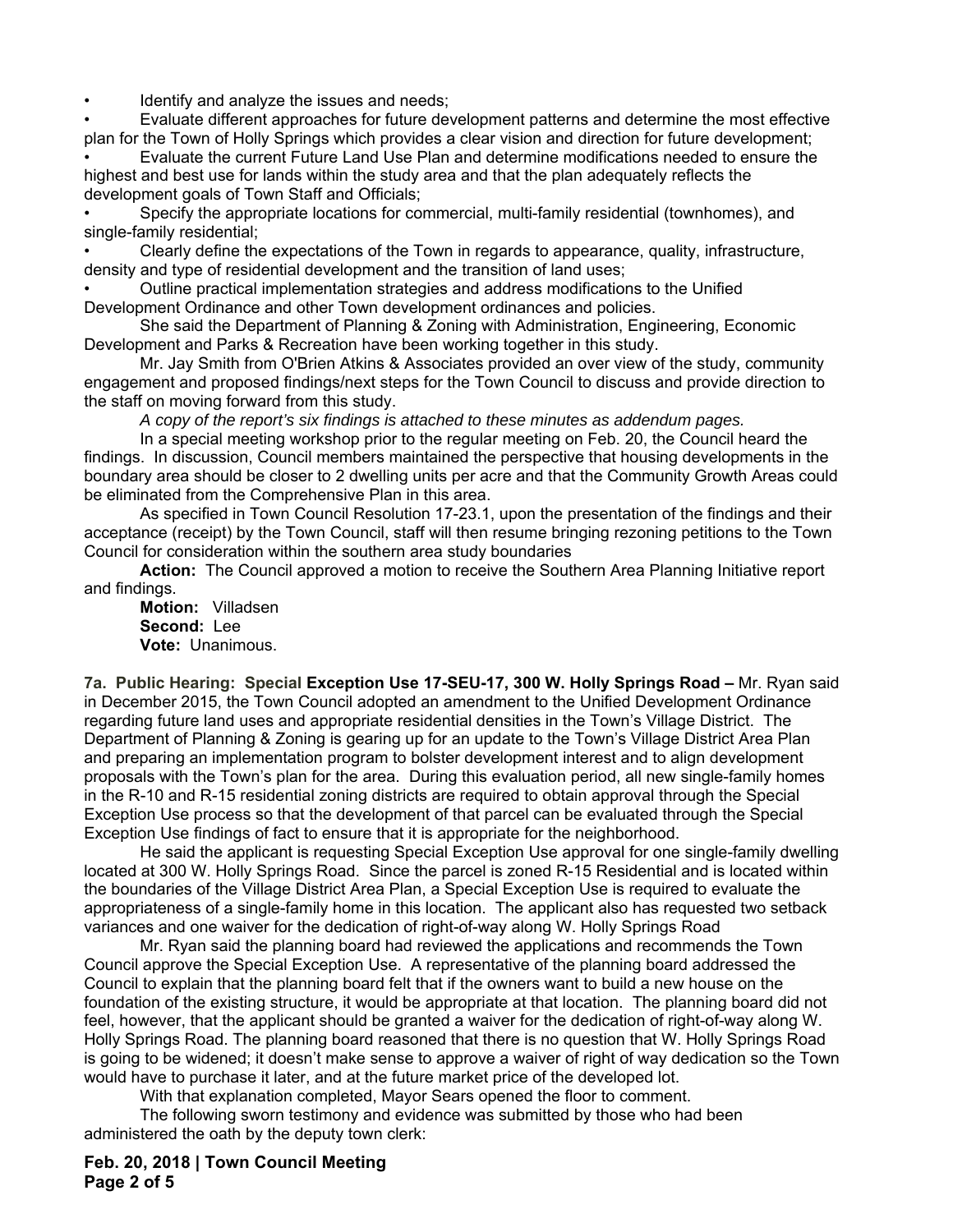Paela Pani, Timeless Properties of NC, 1215 Jones Franklin Road, Ste. 201 Raleigh, said she did not know Holly Springs Road was to be widened and that providing the right of way would be a hardship.

Kleida Pani, Above and Beyond Building and Remodeling, 8612 Lawdraken Road, Apex, said she was aware of plans were for less traffic in the area, so she didn't ask about road widening before investing in the property.

Mayor Sears asked if the widening of Holly Springs Road was on any plans or maps in the Town Hall offices.

Ms. Parrish said the widening of Holly Springs Road has been on the Comprehensive Transportation Plan since 2014.

 In summary, the testimony was that the buyers of the property would suffer undue hardship because of the location of the house on the property. The required right of way on two sides of the property would render the lot useless with the current foundation, which they had planned to retain. The ultimate roadway would be at the home's front door.

The owners asked that they not be required to provide the right of way at this time.

 Ms. Parrish said the Town would need the right of way, and getting it now would save money because later, the developed property would be more expensive to obtain.

 Diane Thompson of 300 W. Holly Springs Road said she did not realize the road was planned to be widened and did not think to ask because it was her understanding that plans for this area were to reduce traffic.

 The Town Attorney suggested the Council could continue the public hearing and table action on the application while he could meet with the applicant to consider other options.

**Action:** The Council approved a motion to defer action on Special Exception Use 17-SEU-17 for 300 W. Holly Springs Road and to continue the public hearing to resume at the March 20 meeting.

**Motion:** Lee **Second:** O'Brien **Vote:** Unanimous

**8. Consent Agenda:** The Council approved a motion to approve all items on the Consent Agenda. The motion carried following a motion by Councilman O'Brien, a second by Councilman Villadsen and a unanimous vote. The following actions were affected:

8a. Minutes - The Council approved the minutes of the Council's regular meeting held on Feb. 6, 2018.

8b. Water Meter Budget Amendment– The Council adopted an amendment to the FY 2017-18 budget in the amount of \$70,000 to cover costs of water meter registers required for change out program. *A copy of budget amendment is attached to these minutes.* 

8c. Resolution 18-09 - The Council adopted Resolution 18-09 declaring certain personal property surplus to the needs of the town. *A copy of Resolution 18-09 is attached to these minutes.* 

 8d. Network Hut Lease Agreement Amendment - The Council approved a network hut lease agreement addendum to increase the licensed space from 2,000 square feet to 4,359 square feet.

8e. Budget Amendment Report - The Council received report of monthly administrative budget amendments approved by the town manager.

8f. Gable Ridge Culvert Repair Budget Amendment - The Council adopted an amendment to the FY 2017-18 budget in the amount of \$19,586 to cover costs of Gable Ridge culvert repair. *A copy of budget amendment is attached to these minutes.* 

8g. Set Transportation Workshop - The Council set a special meeting date of March 13 for a transportation workshop.

**9a. Northeast Gateway Sign** – Mr. Ryan said in 2017, the Town of Holly Springs engaged with consultants to design a wayfinding sign program to welcome visitors and new Holly Springs residents. The signs will showcase and direct people to the wide range of facilities around Town. As part of the wayfinding program, preliminary designs for the town's primary and secondary gateways were designed. Gateway signs mark the entry points into the Town of Holly Springs and will feature decorative welcome signs and landscaping to welcome residents and visitors. Upon the completion of the NC-540 interchange on Holly Springs Road, the Northeast Gateway will become one of the Town's most visible

**Feb. 20, 2018 | Town Council Meeting Page 3 of 5**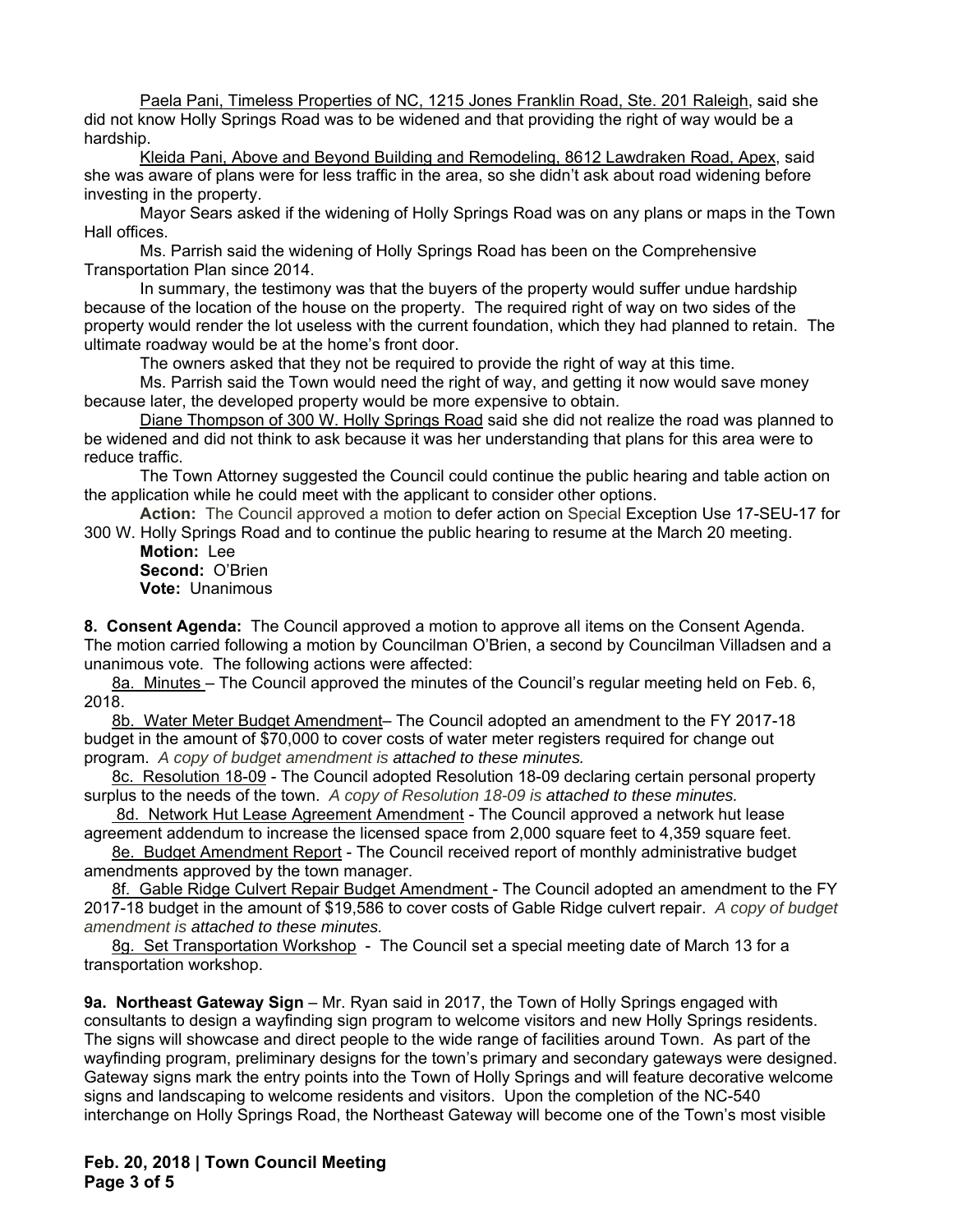and highly traveled gateways. The goal of the project is to provide an attractive gateway feature and focal point at the intersection of Holly Springs Road and Sunset Lake Road.

He said this project is identified in Vision Holly Springs, the Town of Holly Springs Comprehensive Plan, Section 4.0 Community Character. As stated in this section, "the enhancement of the gateways, or entrance points, to the Town of Holly Springs will immediately define the objective to encourage a 'Village' atmosphere. Through the development of gateway features, visitors, shoppers, and residents will be able to immediately recognize that they are entering the Town and get a sense of the Town's village character and know that they are entering a special place. Gateways should be designed with distinctive features such as decorative signs, landscaping, lighting, or other features that sets the tone for the Town's commitment to high-quality development."

The original project design was completed in 2002 and featured stone walls, gates, and extensive landscaping on all four corners of the intersection. Easements were obtained from all properties as they were developed for the purpose of installing gateway signs but the project was not finalized due to lack of funding. Funding for the project was first secured in 2015, however the project was delayed since the funding did not cover the full cost of the signs and there was a legal issue identified with one of the easements. In 2016, after the easement issue was resolved, funding was again provided for the project. At this time, staff began the process of a wayfinding sign program and it was determined that the project would be placed on hold for a redesign in conjunction with the design of wayfinding signs. Now that the final design concept has been finalized, the project is ready to move forward into construction.

He said on November 27, 2017, staff released a request for proposals to interested sign companies to assist the town in final material selection and design specifications for the signs. The town received valid proposals from five companies. The proposal review group (five staff members from the Planning and Engineering departments), met to score the proposals based on the criteria set forth in the Request for Proposals and held an interview with one of the high scoring responses. The proposal review group is recommending Rodney's Custom Cut Sign Company., Inc., of Holly Springs, to assist the town in the final design specifications and construction of the signs.

He said the current year budget appropriates \$100,000 for the detailed/ construction drawing and structural design and construction of the signs. Staff has identified the west (BP Gas Station / C-Store) and south (Dollar Tree / former Walgreens) corners as the primary focus for the gateway signs and will accent the north (CVS) and east (Harris Teeter Fuel Center) corners with complimentary features such as brick columns, knee walls, and / or landscaping.

In discussion, Councilwoman Kelly expressed concern about the artist's rendering of the sign. She said she didn't like the ironwork design and would like to see options.

Mr. Ryan said the artist's rendering used a random stock pattern to illustrate the ironwork in the foreground of the sign but the final design would be different. He suggested the Council could see the final design before it is commissioned.

**Action:** The Council approved a motion to approve a contract in the amount of \$85,156.51 for design and construction administration services to Rodney's Sign Company for the Northeast Gateway Sign with an amendment that the Council will review the final design of the sign before the structure is commissioned.

**Motion by:** O'Brien **Second by:** Villadsen **Vote:** Unanimous

**9b. Town Manager Search Firms** – Mayor Sears said following the retirement announcement of Town Manager Chuck Simmons, effective in April 2018, the Town Council will need to fill this position with a qualified candidate who is prepared to lead a thriving and dynamic city organization like Holly Springs. In anticipation that the Council may want to retain an executive search firm, Human Resources Director Erika Phillips prepared a draft Request for Proposals (RFP) for the Council's consideration.

He said the RFP could be sent out to firms that are familiar with government sector head hunting.

 The RFP sets a timeline that begins with a March 9 deadline for firms to reply; March 20 selection of a firm; mid-April submission from the selected firm of town manager finalists; with a contract to follow at the end of April. This may be an ambitious schedule, but not impossible.

 The Council is reminded that email and social media discussions on this and all town business matters are a matter of public record and subject to the Open Meetings and Public Records laws of the

**Feb. 20, 2018 | Town Council Meeting Page 4 of 5**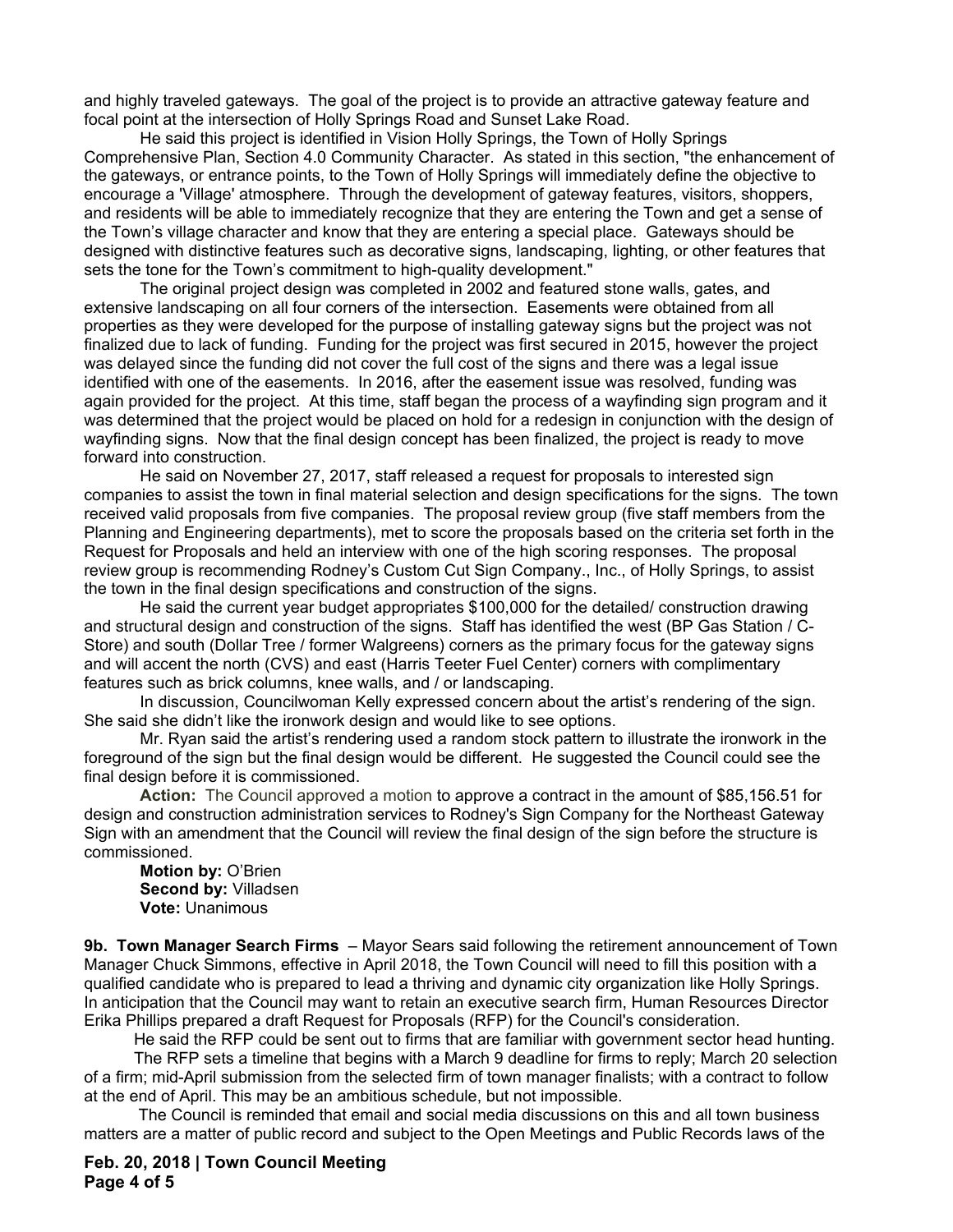State of North Carolina. Refrain from participating in this and reserve all discussions for the Council meeting setting.

 Until finalists are presented and the Council deliberates on their individual qualifications, all discussions should be held in the open public meeting setting.

**Action:** The Council approved a motion to direct staff to issue a Request for Proposals for an executive search firm to assist the Town Council through the hiring of a town manager.

**Motion by:** Berry **Second by:** Kelly **Vote:** Unanimous

**10. Other Business:** None that resulted in Council action.

**11. Manager's Report:** None that resulted in Council action.

**12. Closed Session:** The Council entered into closed session, pursuant to N.C.G.S. 143-318.11(a)(3) to discuss with the town attorney under the attorney-client privilege the pending litigation matter involving *Currin Builders vs. Town of Holly Springs and Poythress Builders, et. al. vs. the Town of Holly Springs.*

 In closed session, the Council heard information from Ms. Parrish and Mr. Schifano and then gave direction to the Town's attorney in the litigation matters.

 No action was taken in closed session, other than a motion to return to open session. The motion to return to open session was made by Councilman O'Brien and seconded by Councilwoman Lee. The vote was unanimous.

**13. Adjournment:** There being no further business for the evening, the Feb, 20, 2018 meeting of the Holly Springs Town Council was adjourned.

Respectfully Submitted on Tuesday, March 20, 2018.

 $\mathcal{L}$ well

Joni Powell, NCCMC Town Clerk

Addenda pages as referenced in these minutes follow and are a part of the official record

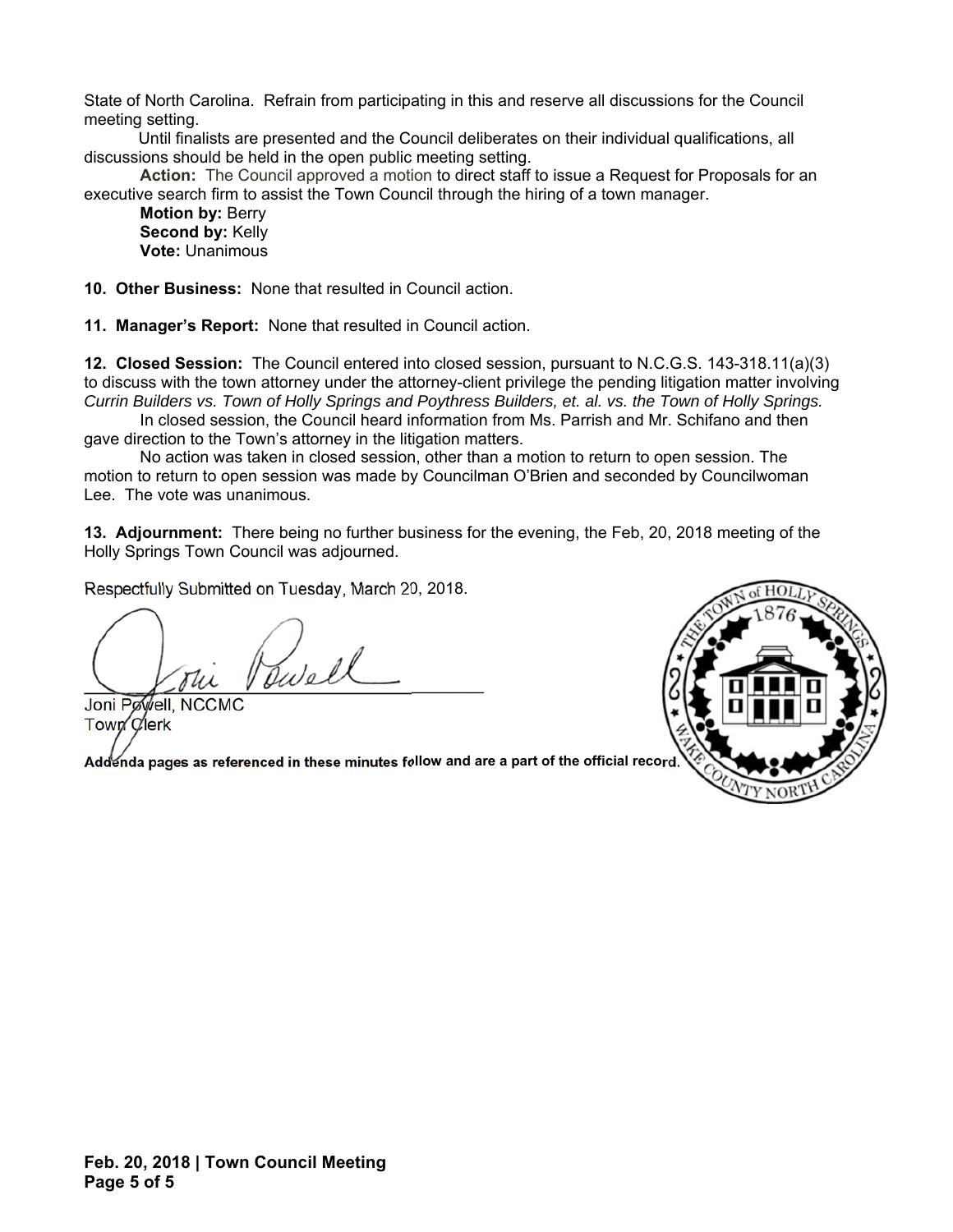# Findings

The Southern Area is the last significant area that is available to Holly Springs to develop and shape within its current planning jurisdiction. As such, the Town will need to carefully plan its pace of growth, phasing of development and infrastructure. Recognizing an obvious geographic position reality, the land is situated in a difficult proximity between Harris Lake, Duke Energy controlled land, and the US Highway 55 Bypass. This geographic reality and positioning puts a heightened emphasis on the roadway systems within and immediately surrounding the Southern Area. For decades, these roads have functioned as 'farm to market' roads and now are transitioning to carry a tremendous traffic load that they were never designed to accommodate. Growth continues in adjacent communities along the NC 55 corridor, including Harnett County. This neighboring growth contributes to traffic delays on NC 55 Bypass in Holly Springs regardless of the development decisions made by the Holly Springs Town Council. As the Southern Area prepares for its pending growth, it will need to balance new infrastructure projects in concert with development to offset the inherent peaks and valleys of traffic flow and pressures.

The Community Growth Areas / Neighborhood Centers are an important tool to create successful, sustainable growth. However, further specific study is required for their individual composition and design. Tree preservation is to be evaluated and a network of pedestrian trail systems such as greenways need to be developed.

The citizens have weighed in on their concerns and the planning team has responded with appropriate measures and recommendations. Six specific findings have come from the process of this study. They are as follows:



#### 1. Recommend conducting a detailed market analysis and feasibility study of the three Community Growth Areas (CGAs) in the study **ARFA TO:**

- a. determine the market conditions, trends, constraints and opportunities relative to the development of the CGAs as indicated on the Future Land Use Plan.
- b. determine the competitive market environment, establish demand estimates and assess the overall potential to support mixed-use development including non-residential and higher density residential (townhomes or upper story) in each of the CGA's to verify the appropriate locations and number of CGAs for the study area
- c. determine the appropriate size of each appropriate CGA
- d. determine the appropriate percentage and intensity/density of land uses of each CGA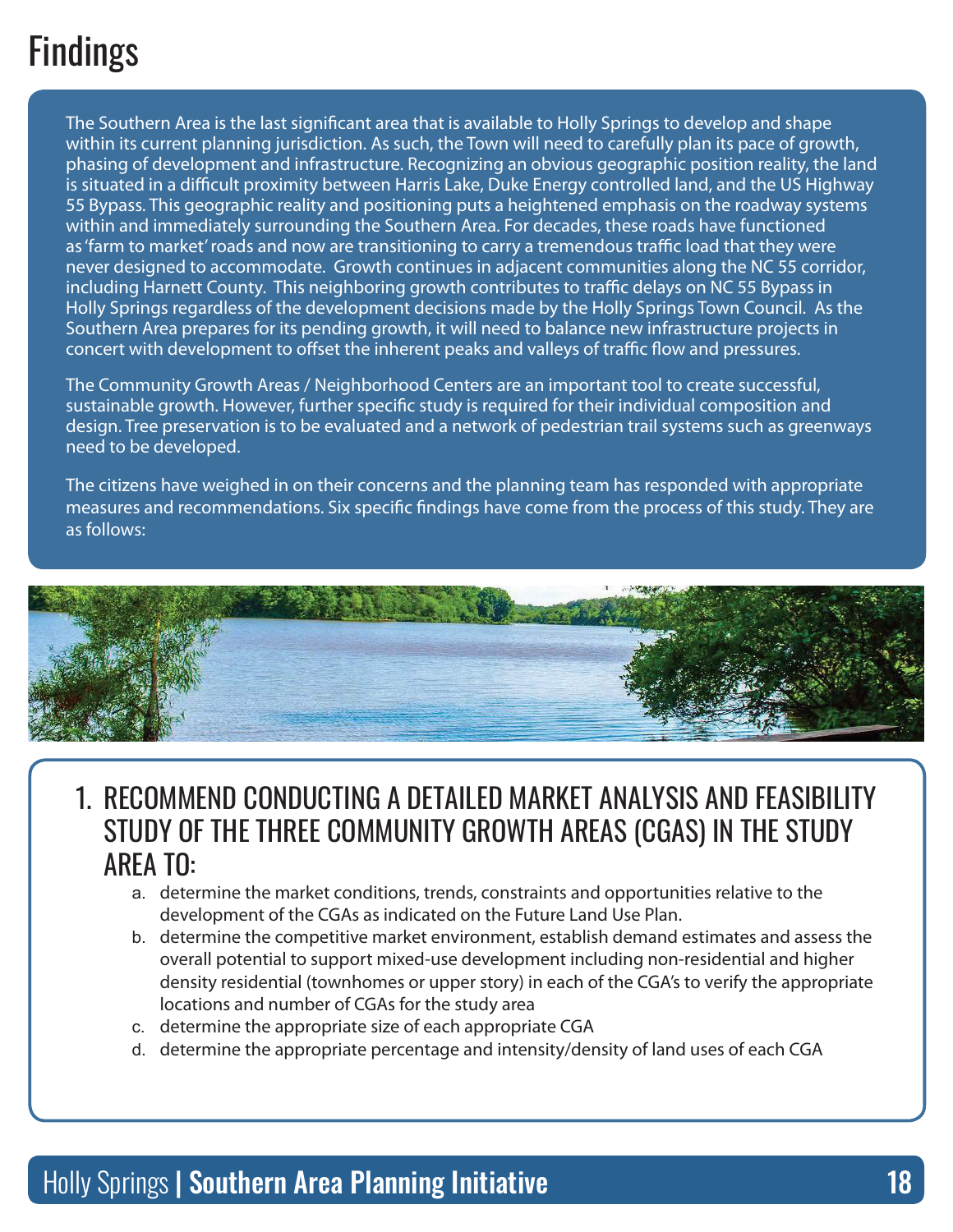# Findings

## 2. Maintain the existing Future Land Use Plan residential densities for parcels outside of the Community Growth Areas.

## 3. Recommend revising the existing Future Land Use Plan to:

- a. Revise map colors to clearly denote the ranges of residential densities within the Community Growth Areas
- b. Update plan to reflect outcomes of the proposed market analysis and feasibility study in Finding #1 above.



#### 4. Recommend conducting a study to determine any necessary amendments to the Comprehensive Transportation Plan regarding:

- a. The effectiveness of the proposed secondary roadway network
- b. The addition of new greenway and bicycle trails connecting neighborhoods and Community Growth Areas
- c. Inter-connectivity analysis including proposed roadway networks and collector roads specified on the Future Thoroughfare Plan Map.
- d. Prioritizing the design and construction timeline of road widenings, new thoroughfare construction and construction of collector roads.
- e. Evaluate the proposed Future Land Use Plan revisions by utilizing the Triangle Regional Traffic Model to determine available transportation capacity.